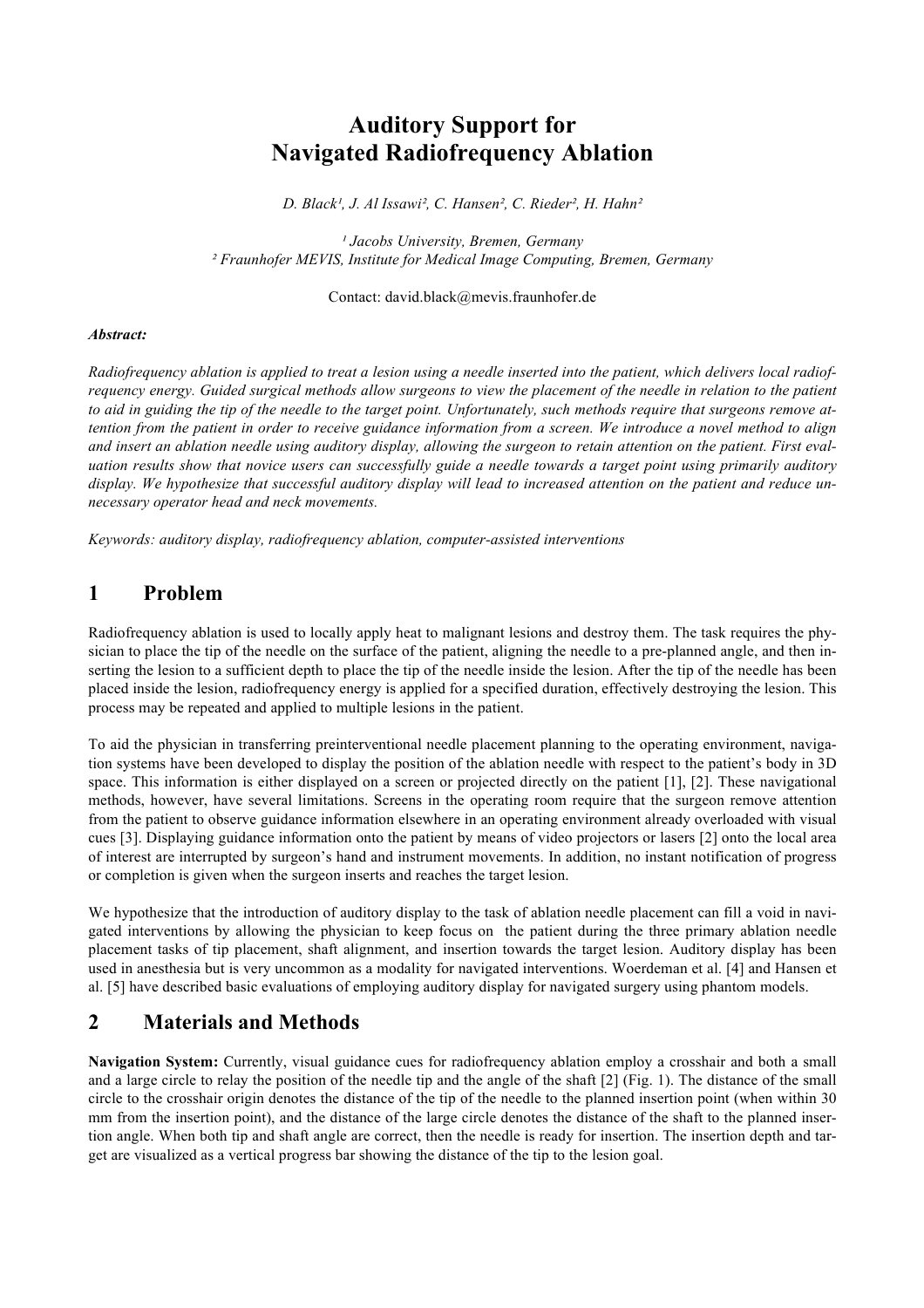

Figure 1: Model of visual alignment of tip and shaft

**Auditory Display:** The auditory display extension to the existing navigation system utilizes the same crosshair paradigm as the visual method, transmitting the distance of the tip and the shaft angle in two dimensions relative to the crosshair origin. In addition, the insertion depth is transmitted in one dimension. Two auditory display methods were developed to aid tip placement and shaft alignment. Both methods may be used for both tip placement and shaft alignment.

The auditory methods were designed to correspond to tasks being completed in sequence: tip placement, shaft alignment, and finally needle insertion. In the first auditory method (Fig. 2, left), two repeated pulses of different pitches are played alternatively. Changes in absolute distance to the y-axis are linearly mapped to speed between pulses, beginning slowly at the left and right edges (4 pulses per second), progressing faster towards the center (10 pulses per second). Changes in absolute distance to the x-axis are mapped to the change in pitch of the alternating pulses, which converge towards the center, much like tuning a guitar using a reference tone. At the top and bottom edges of the local area, the pitches are one octave apart. When approaching the center, the lower-pitched pulse rises in pitch until it reaches the same pitch as the higher pulse. When the tip or shaft is within a defined distance, a confirmation tone is played, signaling that the tip placement or shaft alignment is acceptable.



Figure 2: Left: Auditory display methods 1 and 2

In the second auditory method (Fig. 2, right), a single repeating pulse is played. Changes in absolute x distance are linearly mapped to both speed between pulses and pitch of each pulse. The auditory method requires a two-step movement. First, the user approaches from either the left or right side of the local area, first aligning the tip or shaft so that it is along the y-axis. Second, once the tracked element is on the y-axis (or, i.e., within a defined distance), a second pulse replaces the first, with similar speed between pulses but a higher pitch mapping. Thus, the user approaches from either side and when near or on the y-axis, proceeds to approach the center. This division of movement allows the user to concentrate on one degree of movement at a time.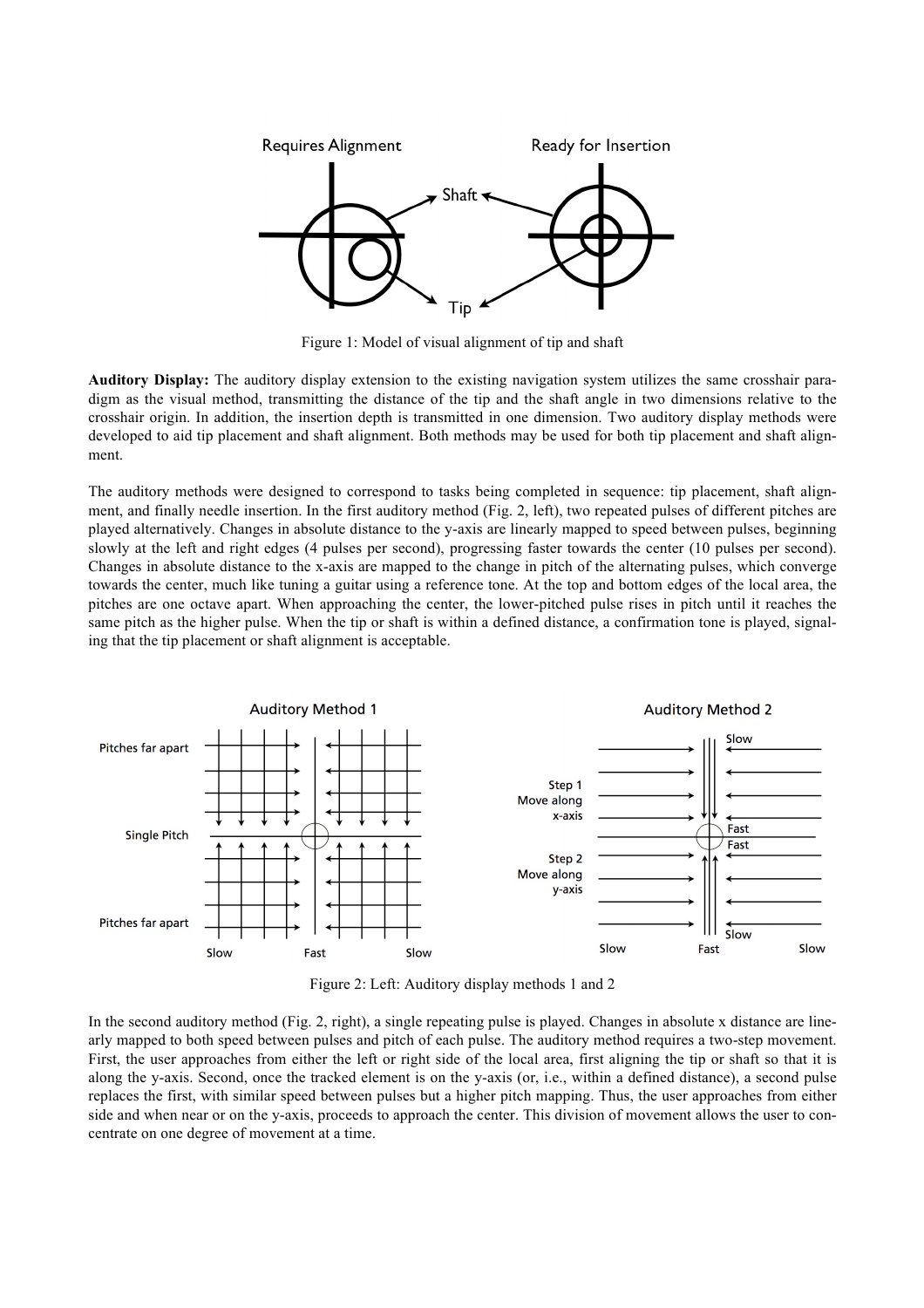Insertion depth is transmitted via two alternating tones with an interval of separation of one octave before insertion and rising to equal pitch when reaching goal depth. When the tip of the ablation needle reaches the target lesion, and bell tone is played. Removal of the needle from the body may also be guided using the same insertion auditory display method albeit in reverse.

**Evaluation:** A preliminary evaluation with two females and six volunteers was conducted using a think-aloud method to encourage active responses about what users were doing, thinking and feeling (according to Lewis [6]). All participants were scientific researchers with no direct experience with either navigated radiofrequency ablation or the auditory display methods. Of the eight subjects, none claimed to be particularly musical, although one participant had basic knowledge of digital audio synthesis.

Test participants were first shown the navigation system and then introduced to each of the audio methods. A short experimental session occurred, after which the subjects completed each task: positioning the tip, adjusting the angle of the handle, and inserting the needle until the target had been reached. This was repeated for both audio and visual modalities. Using the video screen was also permitted during auditory guidance.

## **3 Results**

We present an new auditory display for navigated radiofrequency ablation. An post-experimental analysis of written and verbal comments of the subjects indicates that subjects were comfortable with both the visual and the auditory modalities. All subjects claimed the auditory methods to be at least as precise as the visual methods. Subjects noted that the tasks of placing the tip, aligning the shaft, and inserting the needle were easier to accomplish and provided more confidence than with the visual method, although many participants used the video screen at the end of each auditory-guided task as a means of confirmation that the needle was correctly placed. For tip placement and shaft alignment, more participants preferred auditory method 2 because it divided the guidance into sequential x-axis, then y-axis movement instead of transmitting both simultaneusly. For needle insertion, all participants felt confident in stopping the insertion motion based on the auditory display.

One cited disadvantage of the auditory method was that it only provides sequence-wise guidance – for instance, no guidance for the tip placement is given during shaft alignment and needle insertion. None of the participants was annoyed by the sounds. All participants understood that sound speed and pitch reflected the urgency of the current position. However, participants suggested choosing more instrumental timbres rather than basic synthesized tones.

### **4 Discussion**

This work has presented a novel method to aid physicians complete radiofrequency ablation needle placement tasks using auditory display. Two methods were evaluated for tip placement and shaft alignment, and one method for needle insertion.

The proposed method for auditory display opens up completely new possibilities for navigated interventions, it is not without drawbacks. Whereas the recent concept of navigated interventions is solely based on the visualization of image data and planning models, no explicit navigation commands are provided through these visual methods. Incidentally, this eases the clearance of surgical navigation systems for clinical trials because the navigations systems provide only implicit navigation support. With auditory display, explicit navigation commands and notifications can be provided even if the surgeon does not look on the screen. Future evaluations of such systems during clinical interventions must be carefully prepared with regard to legal and ethical requirements. In addition, the registration errors of deformable organs must still be addressed before such methods can be practically applied.

In summary, the methods developed in this work contribute to the field of computer-assisted interventions and have the potential to improve the safety of radiofrequency ablations by helping physicians keep focus on the patient instead of a computer screen. While auditory display for radiofrequency ablation needle guidance is not meant to completely replace visual guidance, it could become a useful extension to reduce physician stress and improve the overall interaction with such needles.